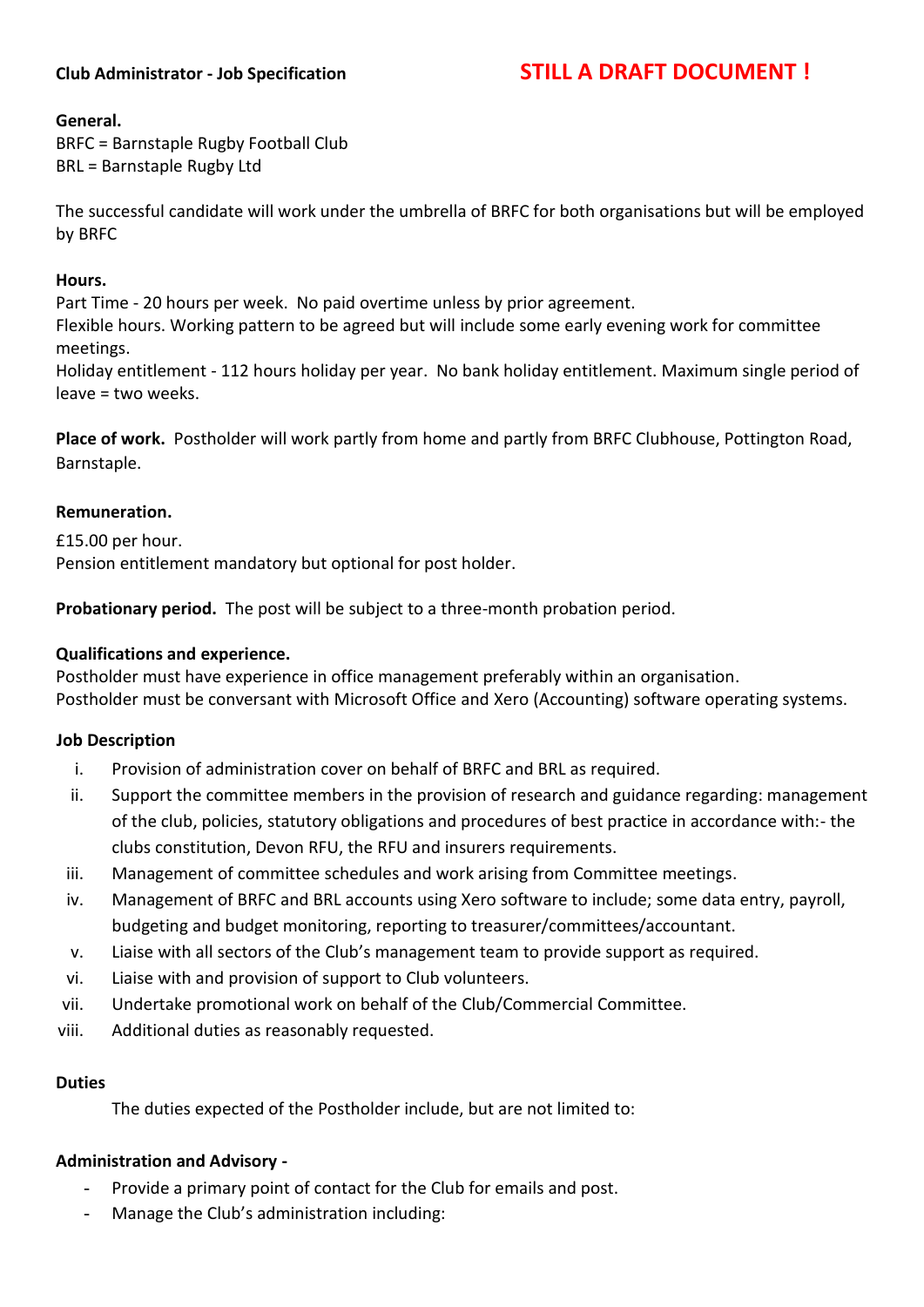- Maintain a system of accurately, electronically filed records, plans, documentation and correspondence.
- Maintain Club hardware and software, ensuring a regular and safe backup system is in place (icloud or similar).
- Co-ordination of regular Club committees, preparing agendas, taking minutes and conducting work arising from these meetings as requested. (Note: - Club committees take place for approximately 1 to 1.5 hours in the evenings and approximately once a week)
- Support the committees in the provision of research and guidance regarding: the management of BRFC, policies, statutory obligations and procedures of best practice in accordance with:- the clubs constitution, DRFU, RFU and the insurers requirements.
- Support the development and implementation of the Club's long term planning objectives in conjunction with the Club's committees.
- Liaise with relevant persons to maintain and/or update the Club's website and social media presence.
- Maintain Sponsors Google Calendar.
- Ordering of consumables and goods on behalf of the club.

# **Management of Committees and work arising from Committee Meetings -**

- Provide administrational support and advice to the committee members to ensure the smooth running of the club and adherence to the constitution, legal and statutory obligations;

# **Management of BRFC accounts**

- Assistance to Treasurer and Book Keeper of the Club's accounts to include:
	- Help to maintain accurate and up to date club accounts on Xero software.
	- Help with Payroll administration to include pension requirements, monthly/quarterly reporting and year end procedures.
	- Help manage the club's financial liabilities
	- Provide advice to Club Treasurer/committee members regarding financial matters as appropriate
	- Management of petty cash &/or banking (where required).
	- Primary contact with the Club's Treasurer and accountant to ensure the accounts are being managed in accordance with Club's constitution and committee directives.
	- Help with the management of the clubs online banking system.
	- Support the development, implementation and monitoring of an annual budget where required by the Treasurer.
	- Assist Treasurer and Club Officers with Financial Risk management annual review.
	- Manage the Club's annual contracts, licenses and leases (where required).

## **Liaison with all sectors of the Club's management team to provide support as required.**

- Act as primary contact for club sponsorship enquiries, supporting events and marketing.
- Provision of administrational support to Bar manager, ground staff and catering staff where appropriate to ensure the smooth running of the club.

## **Liaise with and support club volunteers (vi)**